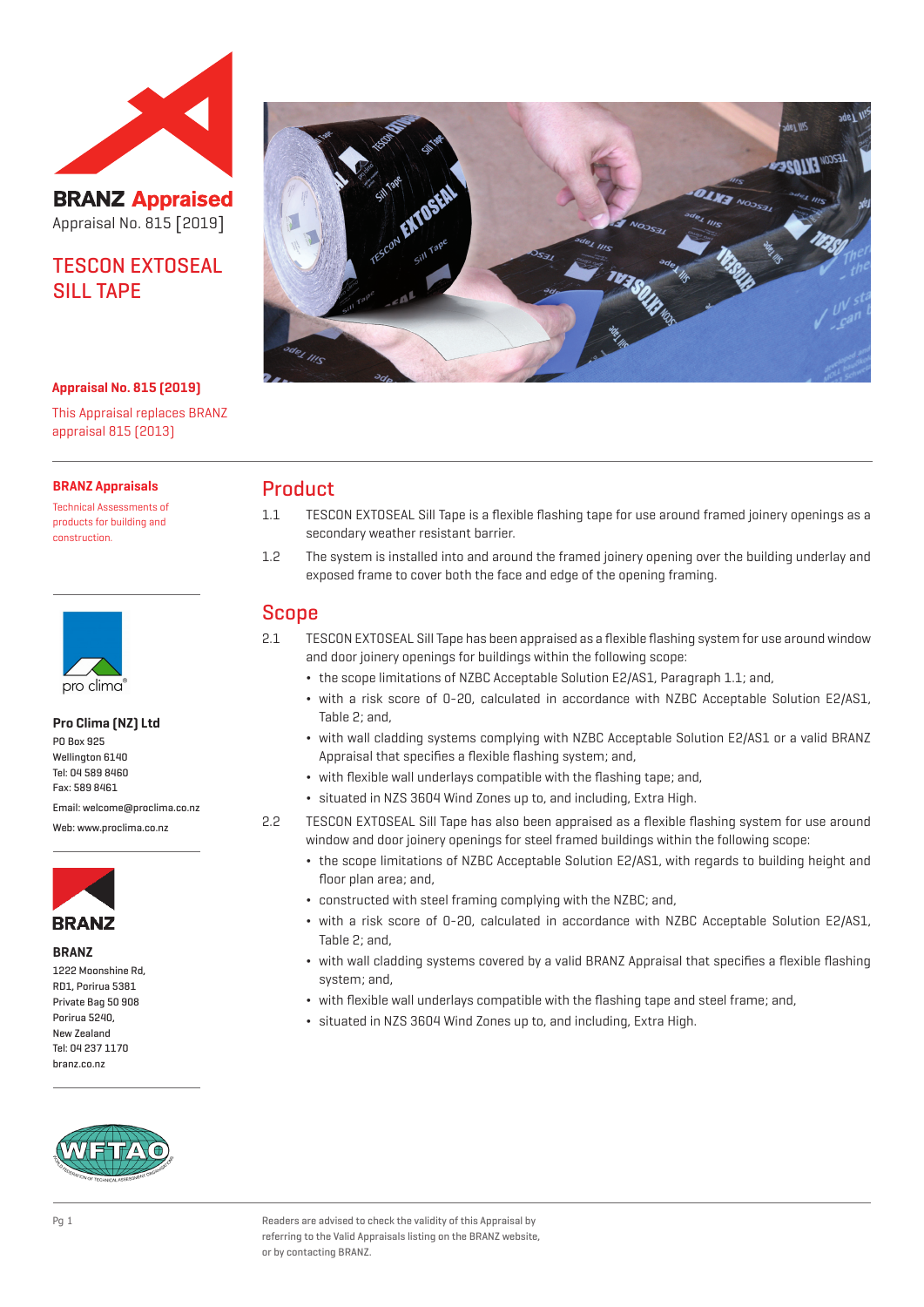



## Building Regulations

### **New Zealand Building Code (NZBC)**

3.1 In the opinion of BRANZ, TESCON EXTOSEAL Sill Tape, if designed, used, installed and maintained in accordance with the statements and conditions of this Appraisal, will meet or contribute to meeting the following provisions of the NZBC:

**Clause B2 DURABILITY:** Performance B2.3.1 (b), 15 years and B2.3.2. TESCON EXTOSEAL Sill Tape meets these requirements. See Paragraphs 8.1 and 8.2.

**Clause E2 EXTERNAL MOISTURE:** Performance E2.3.2. TESCON EXTOSEAL Sill Tape contributes to meeting this requirement. See Paragraphs 7.1 - 7.4 and 11.1.

**Clause F2 HAZARDOUS BUILDING MATERIALS:** Performance F2.3.1. TESCON EXTOSEAL Sill Tape meets this requirement and will not present a health hazard to people.

# Technical Specification

- 4.1 System components and accessories supplied by Pro Clima (NZ) Ltd are:
	- ¬ TESCON EXTOSEAL Sill Tape is a pressure-sensitive, self-adhering, one piece stretchable butyl rubber based sill tape with a release backing paper. The core of the tape is coloured grey with a black polyethylene upper layer which bears the product and manufacturer's name. The tape is supplied in rolls of 150 mm and 200 mm width and a length of 20 m. The rolls are wrapped in clear plastic.
	- Pro Clima [NZ] Ltd PRESSFIX application tool to aid installation of the tape.

## Handling and Storage

5.1 Handling and storage of all materials supplied by Pro Clima (NZ) Ltd, whether on or off site, is under the control of the installer. TESCON EXTOSEAL Sill Tape must be protected from damage and weather. Rolls must be stored under cover, in clean, dry conditions away from direct exposure to sunlight.

## Technical Literature

6.1 Refer to the Appraisals listing on the BRANZ website for details of the current Technical Literature for the TESCON EXTOSEAL Sill Tape. The Technical Literature must be read in conjunction with this Appraisal. All aspects of design, use, installation and maintenance contained in the Technical Literature and within the scope of this Appraisal must be followed.

# Design Information

### General

- 7.1 TESCON EXTOSEAL Sill Tape has been assessed against BRANZ criteria which is an alternative solution to the test method referenced by NZBC Acceptable Solution E2/AS1, Paragraph 9.1.5 [b]. The installation method for TESCON EXTOSEAL Sill Tape follows the installation guidelines shown within NZBC Acceptable Solution E2/AS1, Figures 72A and 72B.
- 7.2 The use of flexible flashing systems around window and door joinery openings is critical to assist the overall weathertightness performance of window and door joinery installations.
- 7.3 TESCON EXTOSEAL Sill Tape is designed to prevent air leakage and water penetration around window and door openings at framing junctions [e.g. at the sill trimmer and opening stud junction], and to keep any water that gets past the cladding, or through the joinery, from direct contact with the framing timber.
- 7.4 TESCON EXTOSEAL Sill Tape is not designed to overcome poor detailing and workmanship of the window or door joinery installation. The system must not be considered in isolation, but be considered as part of the wall cladding system. TESCON EXTOSEAL Sill Tape is designed to be used in conjunction with air seals and joinery flashing systems, not as a substitute.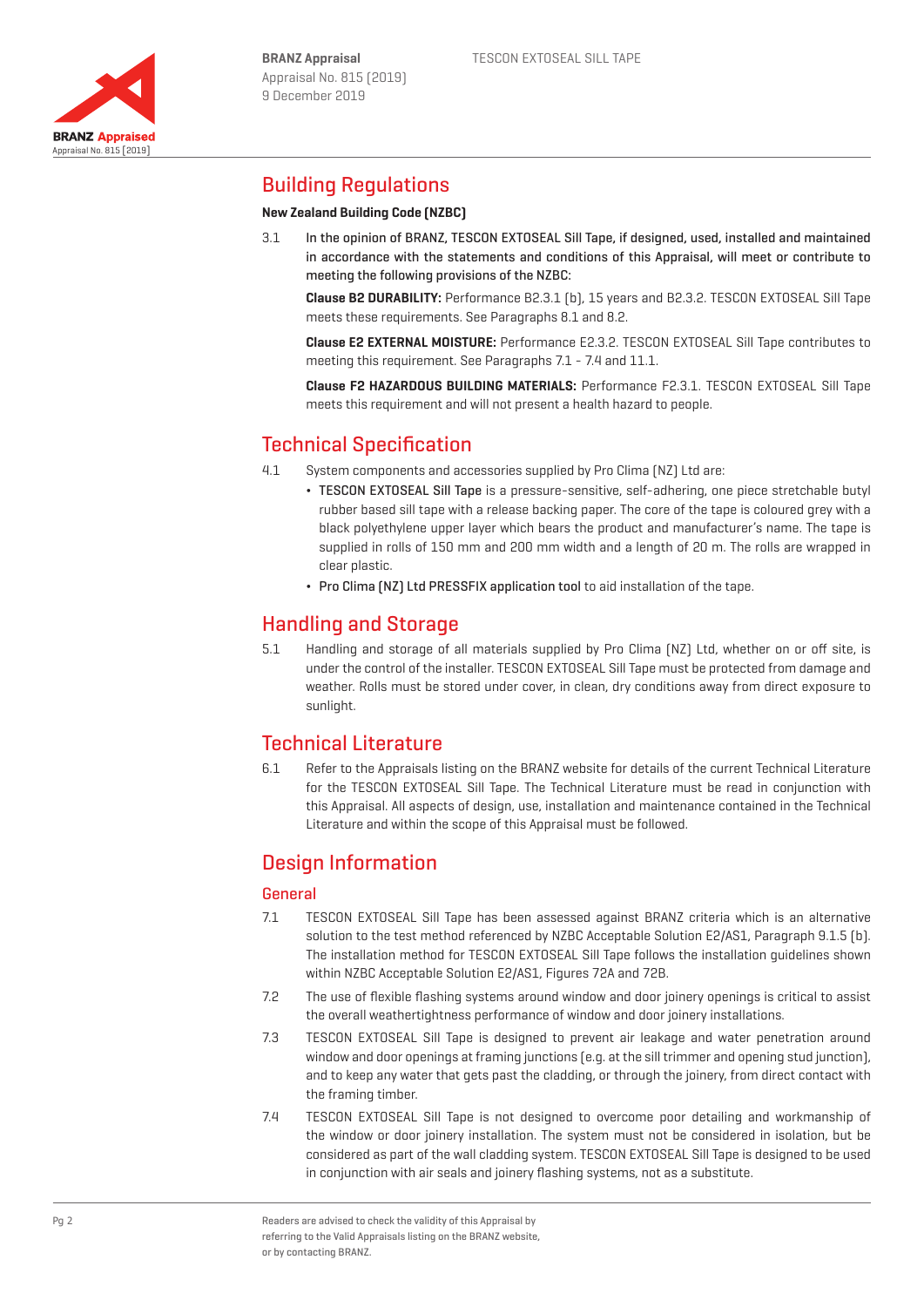

7.5 When the TESCON EXTOSEAL Sill Tape is used in conjunction with LOSP (light organic solvent preservative) treated timber, the solvent from the timber treatment must be allowed to evaporate (generally at least one week) prior to the installation of the system.

#### **Durability**

8.1 Assessment of durability to meet the NZBC is based on difficulty of access and replacement, and the ability to detect failure of the TESCON EXTOSEAL Sill Tape both during normal use and maintenance of the building.

#### **Serviceable Life**

8.2 Provided it is not exposed to the weather or ultra-violet light for a total of more than 180 days, and provided the exterior cladding is maintained in accordance with the cladding manufacturer's instructions and the cladding remains weather resistant, TESCON EXTOSEAL Sill Tape is expected to have a serviceable life equal to that of the cladding. The maximum exposure period of the tape may however be limited by the requirements of the substrate manufacturer.

#### **Maintenance**

9.1 No maintenance is required for TESCON EXTOSEAL Sill Tape. Regular checks, at least annually, must be made of the junctions between the joinery and wall cladding to ensure that they are maintained weathertight and that the primary means of weather resistance for the junction e.g. flashing, sealant, etc continues to perform its function, to ensure that water will not penetrate the cladding.

#### Prevention of Fire Occurring

10.1 Separation or protection must be provided to the TESCON EXTOSEAL Sill Tape from heat sources such as fireplaces, heating appliances and chimneys. Part 7 of NZBC Acceptable Solution C/AS1 and C/AS2, and NZBC Verification Method C/VM1 provide methods for separation and protection of combustible materials from heat sources.

#### External Moisture

11.1 Where a cladding manufacturer specifies the use of generic flashing tape around window and door joinery openings at framing junctions as part of their system, or they specify the use of flexible flashing tapes that comply with NZBC E2/AS1, Paragraph 9.1.5 (b), TESCON EXTOSEAL Sill Tape may be used.

## Installation Information

#### **Installation Skill Level Requirements**

12.1 All design and building work must be carried out in accordance with the TESCON EXTORA Sill Tape Technical Literature and this Appraisal by competent and experienced tradespersons conversant with window flashing tapes. Where the work involves Restricted Building Work (RBW) this must be completed by, or under the supervision of, a Licensed Building Practitioner (LBP) with the relevant License class.

### General

- 13.1 The selected wall underlay must be installed in accordance with the manufacturer's instructions, and must completely cover the joinery opening. The underlay is then cut on a 45° angle away from each corner of the opening so the flaps can be folded into the opening and secured to the interior face of the timber framing.
- 13.2 Before the TESCON EXTOSEAL Sill Tape is applied, the substrate surfaces must be clean, dry and free from any surface contaminants such as dust and grease that may cause loss of adhesion.
- 13.3 A length of TESCON EXTOSEAL Sill Tape must then be cut to the length of the sill plus 200 mm. The tape is installed flush with the interior face of the opening and is applied along the entire length of the sill and minimum 100 mm up each jamb. The overhanging tape is folded onto the face of the wall underlay.
- 13.4 A 200 mm length of TESCON EXTOSEAL Sill Tape must be installed minimum 100 mm down the jamb and minimum 100 mm along the lintel at each of the top corners of the window or door joinery opening.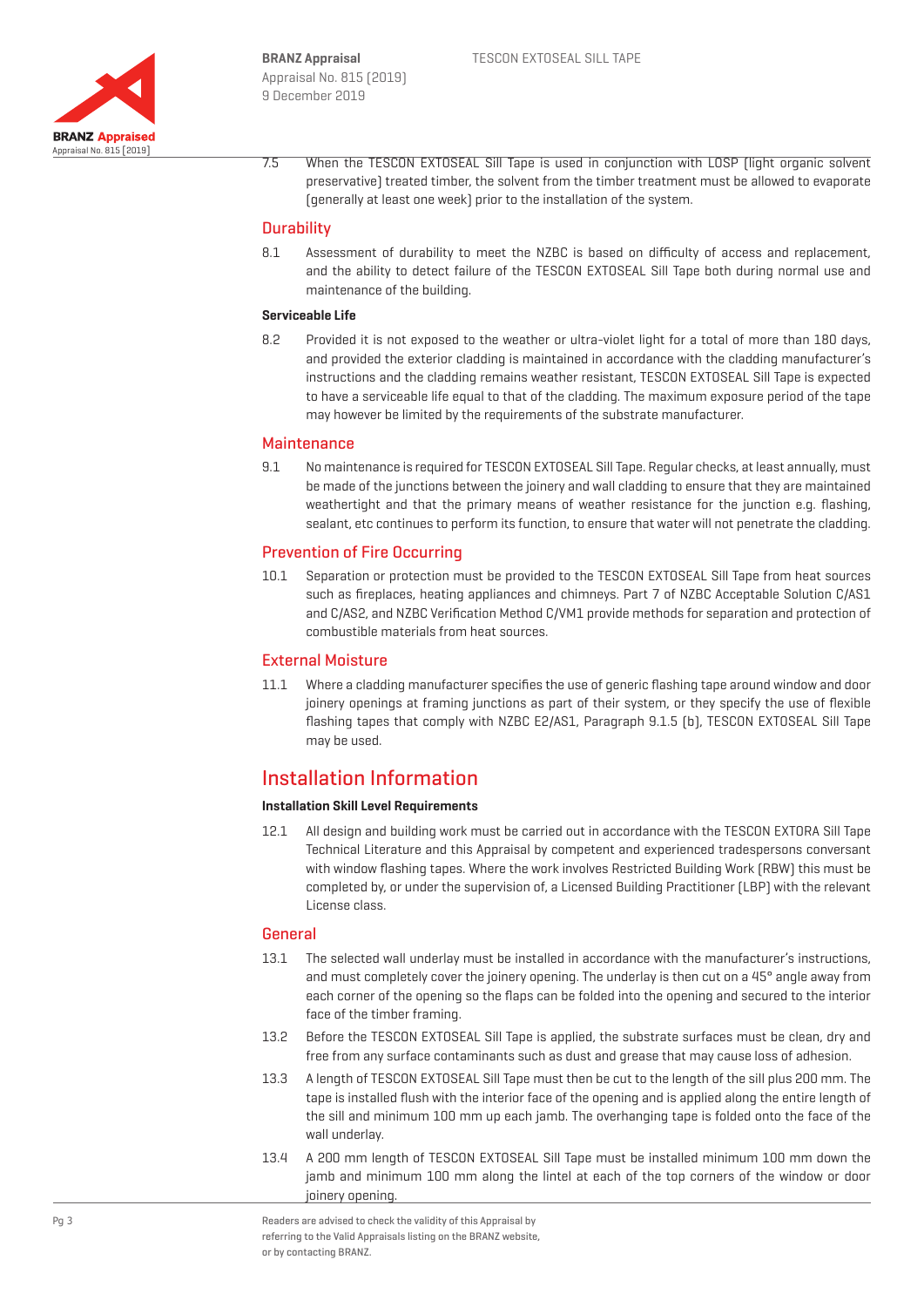

- 13.5 At the corners, the TESCON EXTOSEAL Sill Tape is fanned out over the face of the wall and pressed firmly onto the wall underlay, taking care not to overstretch the tape.
- 13.6 Ensure that adequate adhesion of the tape to the wall underlay is achieved by using the Pro Clima (NZ) Ltd PRESSFIX tool and that the tape is installed tight into the sill/jamb junction.
- 13.7 TESCON EXTOSEAL Sill Tape must not be over stretched. To avoid wastage, the tape can be lapped 100 mm minimum onto itself without reducing the performance of the TESCON EXTOSEAL Sill Tape.
- 13.8 If the TESCON EXTOSEAL Sill Tape is exposed to the weather or UV light for more than 180 days, then it must be replaced with new material.

#### **Installation Temperature**

13.9 The TESCON EXTOSEAL Sill Tape must not be installed where the ambient air and substrate temperatures are less than -5ºC. Care is required to ensure adhesion is still able to be achieved when the temperature is less than 0ºC.

(Note: Pro Clima (NZ) Ltd claims an installation temperature from -20ºC. This claim has not been assessed by BRANZ and is therefore outside the scope of this Appraisal.)

#### **Inspections**

13.10 The Technical Literature must be referred to during the inspection of TESCON EXTOSEAL Sill Tape installations.

### Basis of Appraisal

The following is a summary of the technical investigations carried out:

#### **Tests**

14.1 The TESCON EXTOSEAL Sill Tape has been tested to BRANZ criteria to assess the tensile strength of control and UV aged material, nail sealability, water resistance of control and UV accelerated aged material and pliability. BRANZ has determined that the tape is fit for purpose for the intended use. The adhesion of TESCON EXTOSEAL Sill Tape to black bituminous Kraft paper complying with the requirements of NZBC Acceptable Solution E2/AS1, Table 23 and other selected synthetic wall underlays has also been tested and found to be satisfactory.

#### Other Investigations

- 15.1 An assessment was made of the durability of the TESCON EXTOSEAL Sill Tape by BRANZ technical experts.
- 15.2 Site inspections were carried out by BRANZ to examine the practicability of installation.
- 15.3 The Technical Literature has been reviewed by BRANZ and found to be satisfactory.

#### **Quality**

- 16.1 The manufacture of the TESCON EXTOSEAL Sill Tape has been examined on behalf of BRANZ, including methods adopted for quality control. Details of the quality and composition of the materials used were obtained and found to be satisfactory.
- 16.2 The quality of supply to the market is the responsibility of Pro Clima (NZ) Ltd.
- 16.3 Designers are responsible for the building design, and building contractors are responsible for the quality of installation of framing systems and wall underlays in accordance with the instructions of the designer.
- 16.4 The quality of installation, handling and storage on site is the responsibility of the installer in accordance with the instructions of Pro Clima (NZ) Ltd.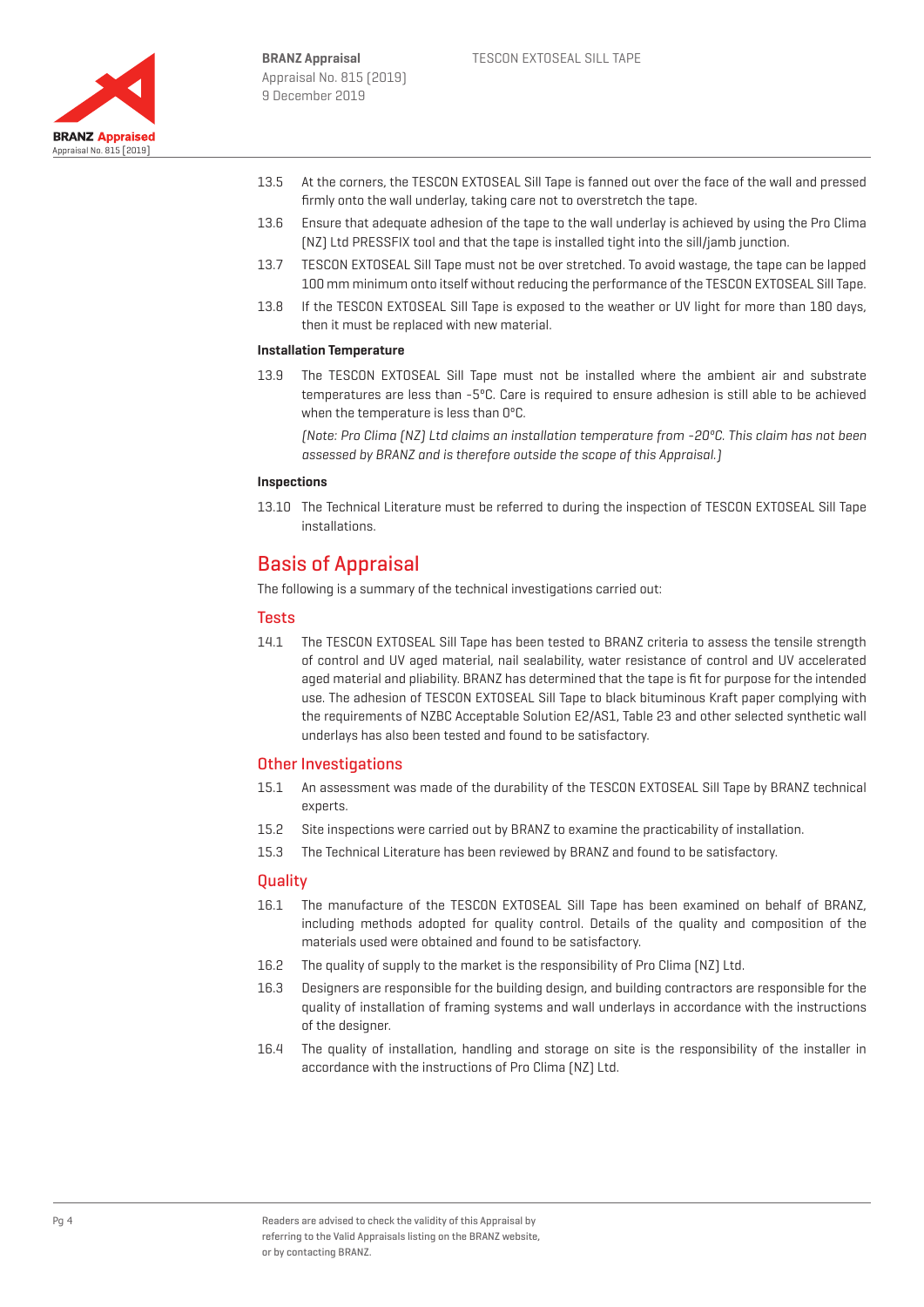

### Sources of Information

- ¬ ICC Evaluation Service, Inc, AC148 Acceptable Criteria for Flexible Flashing Materials, July 2001.
- ¬ NZS 3604: 2011 Timber-framed buildings.
- ¬ Ministry of Business, Innovation and Employment Record of amendments Acceptable Solutions, Verification Methods and handbooks.
- ¬ The Building Regulations 1992.